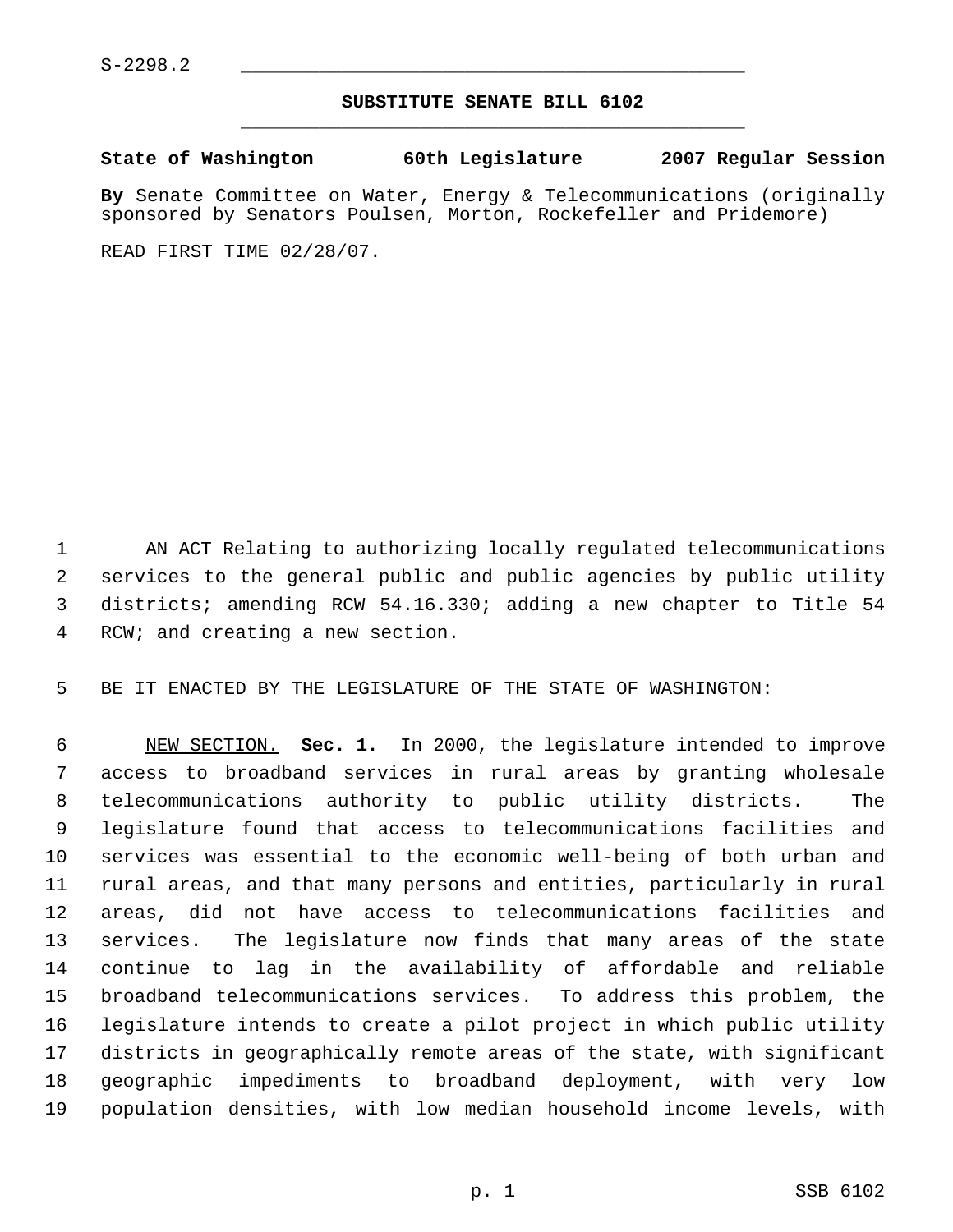national security installations located within, with underserved tribal areas within, and which are successfully operating fiber optic backbones, are authorized to offer retail telecommunications services on a pilot basis. The pilot project will be used to determine if granting retail telecommunications authority to public utility districts can improve access to telecommunications facilities and services and enhance the economic well-being and public health and safety of unserved and underserved areas of the state.

 **Sec. 2.** RCW 54.16.330 and 2004 c 158 s 1 are each amended to read as follows:

 (1) Except as provided in chapter 54.-- RCW (sections 3 through 5 12 of this act), a public utility district in existence on June 8, 2000, may construct, purchase, acquire, develop, finance, lease, license, handle, provide, add to, contract for, interconnect, alter, improve, repair, operate, and maintain any telecommunications facilities within or without the district's limits for the following purposes:

(a) For the district's internal telecommunications needs; and

 (b) For the provision of wholesale telecommunications services within the district and by contract with another public utility district.

 Nothing in this subsection shall be construed to authorize public utility districts to provide telecommunications services to end users. (2) A public utility district providing wholesale telecommunications services shall ensure that rates, terms, and conditions for such services are not unduly or unreasonably discriminatory or preferential. Rates, terms, and conditions are discriminatory or preferential when a public utility district offering rates, terms, and conditions to an entity for wholesale telecommunications services does not offer substantially similar rates, terms, and conditions to all other entities seeking substantially similar services.

 (3) A public utility district providing wholesale telecommunications services shall not be required to but may establish a separate utility system or function for such purpose. In either case, a public utility district providing wholesale telecommunications services shall separately account for any revenues and expenditures for those services according to standards established by the state auditor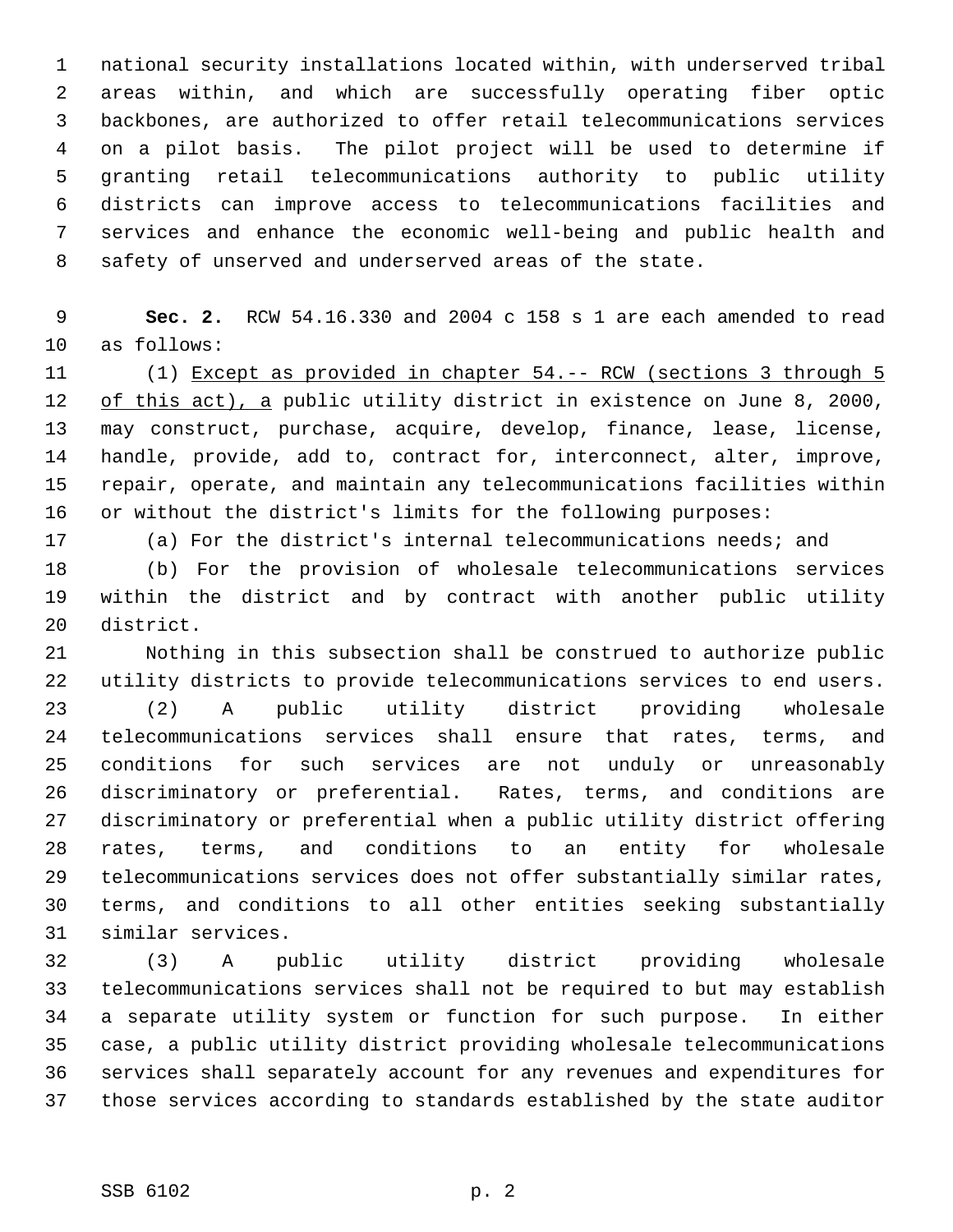pursuant to its authority in chapter 43.09 RCW and consistent with the provisions of this title. Any revenues received from the provision of wholesale telecommunications services must be dedicated to costs incurred to build and maintain any telecommunications facilities constructed, installed, or acquired to provide such services, including payments on debt issued to finance such services, until such time as any bonds or other financing instruments executed after June 8, 2000, and used to finance such telecommunications facilities are discharged or retired.

 (4) When a public utility district provides wholesale telecommunications services, all telecommunications services rendered to the district for the district's internal telecommunications needs shall be allocated or charged at its true and full value. A public utility district may not charge its nontelecommunications operations rates that are preferential or discriminatory compared to those it charges entities purchasing wholesale telecommunications services.

 (5) A public utility district shall not exercise powers of eminent domain to acquire telecommunications facilities or contractual rights held by any other person or entity to telecommunications facilities.

 (6) Except as otherwise specifically provided, a public utility district may exercise any of the powers granted to it under this title and other applicable laws in carrying out the powers authorized under this section. Nothing in chapter 81, Laws of 2000 limits any existing authority of a public utility district under this title.

 NEW SECTION. **Sec. 3.** The definitions in this section apply throughout this chapter unless the context clearly requires otherwise. (1) "Commission" means the commission of a public utility district established under this title.

 (2) "Locally regulated utility" means a public utility district formed under this title.

 (3) "Retail telecommunications services" means the provision of telecommunications services or facilities directly to the general public, including consumers, end users, nonprofit corporations, and public agencies as defined in RCW 39.34.020.

 (4) "Telecommunications" has the same meaning as defined in RCW 80.04.010.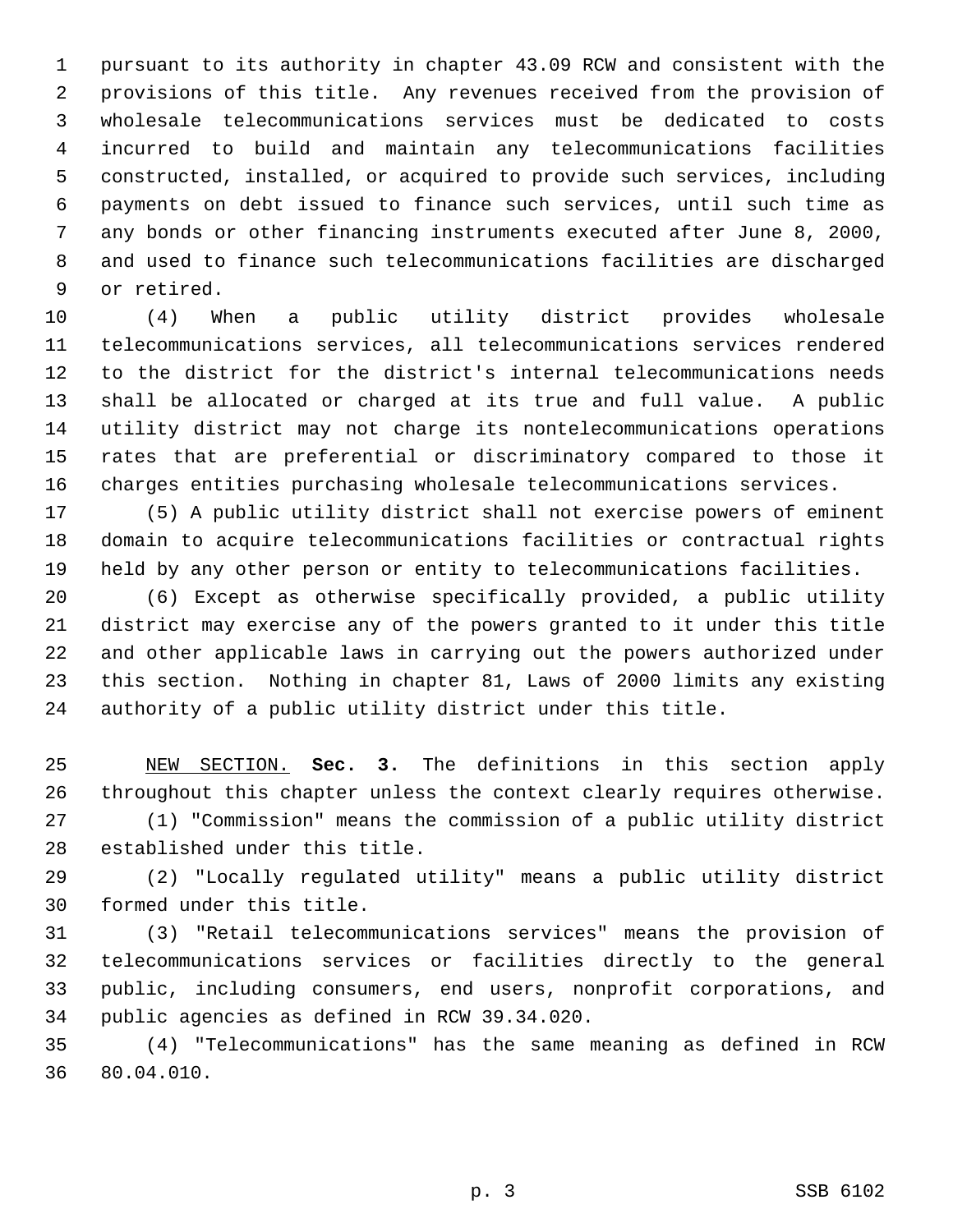(5) "Telecommunications facilities" includes lines, conduits, ducts, poles, wires, cables, crossarms, receivers, transmitters, instruments, machines, appliances, instrumentalities, and all devices, real estate, easements, apparatus, property, and routes used, operated, owned, or controlled by any entity to facilitate the provision of telecommunications services.

 (6) "Telecommunications services" means the provision of telecommunications, telecommunications facilities, internet services, and information transmitted utilizing telecommunications facilities. As used in this subsection "information" means knowledge or intelligence represented by any form of writing, signs, signals, pictures, sounds, or any other symbols.

13 (7) "Wholesale telecommunications services" means the provision of telecommunications services or facilities for resale by an entity authorized to provide telecommunications services to the general public and internet service providers.

 NEW SECTION. **Sec. 4.** (1) In addition to the authority provided in RCW 54.16.330, a locally regulated utility that meets the following criteria is authorized to provide retail telecommunications services:

 (a) The locally regulated utility is in a geographically remote county with significant geographic impediments to broadband telecommunications deployment;

 (b) The locally regulated utility is located in a county with a population density of nine persons per square mile or less according to April 1, 2006, population estimates made by the office of financial management;

 (c) The locally regulated utility is located in a county with a median household income of thirty-four thousand dollars or less in 2004, according to estimates made by the office of financial management in October 2006;

 (d) The locally regulated utility is located in a county with national security installations, such as border stations and nuclear explosion listening arrays;

 (e) The locally regulated utility is located in a county with tribal areas that are not served or are underserved by broadband telecommunications; and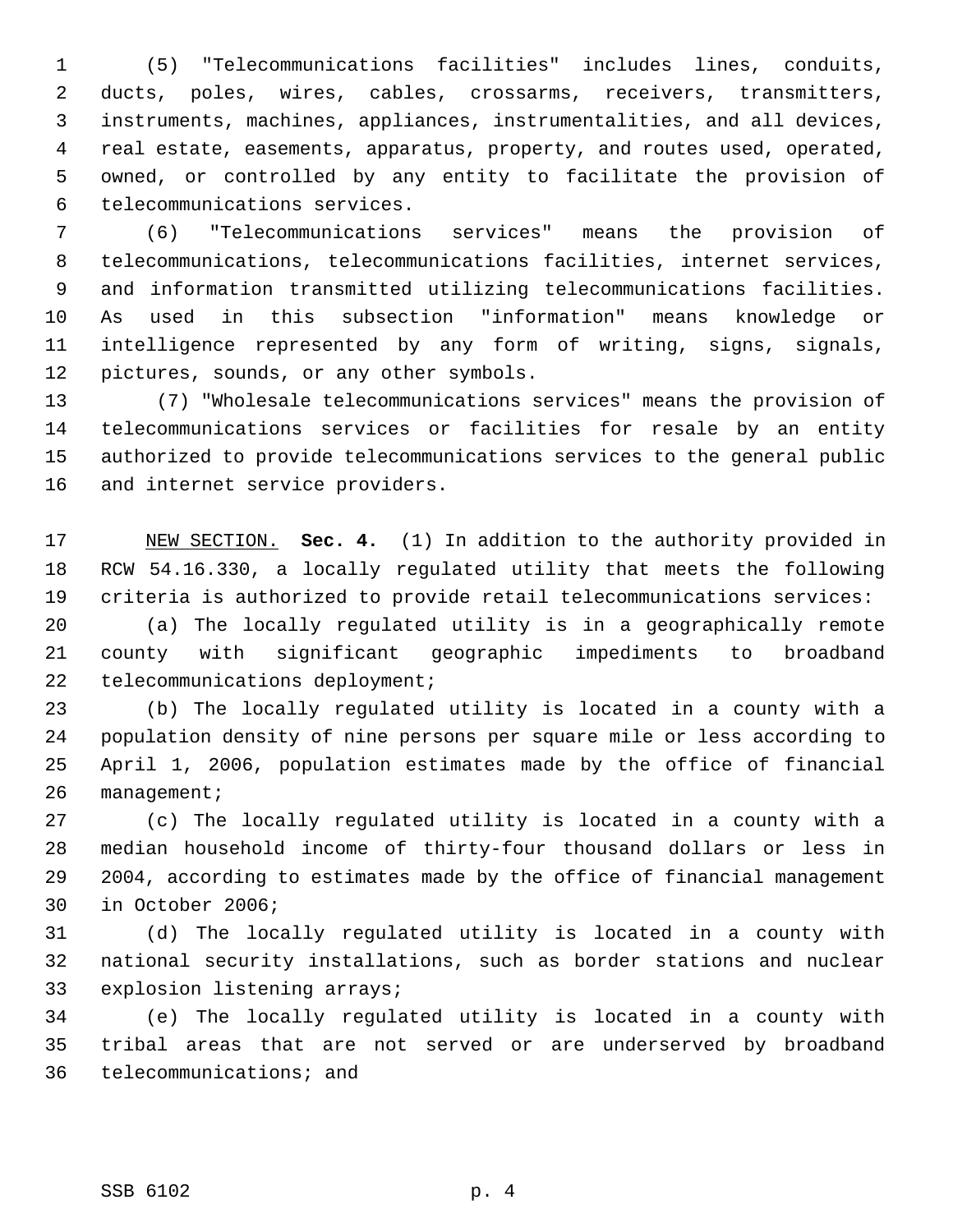(f) The locally regulated utility is located in a county where the utility district is successfully operating a fiber optic backbone.

 (2) In order for the legislature to monitor the progress of the pilot project, a public utility district operating under this chapter shall submit a report to the legislature detailing any progress on the establishment and maintenance of a retail telecommunications network. The report must include the following metrics: The number, type, and location of unserved and underserved consumers that were provided service and the type of service provided; the number and location of unserved and underserved tribal areas that were provided service and the type of service provided; the comparative cost of, or public agency access or budgetary savings from, any telecommunications service provided, if available; and new or expanded services made available for public health and safety or national security. The report shall be submitted to the appropriate telecommunications committees of the legislature every November 1st until the expiration of the project. The report may be submitted in electronic form.

 (3) The retail authority granted in this chapter expires at the end of seven years from the effective date of this section. Upon expiration of this authority, a public utility district may no longer expand its retail telecommunications network or acquire new retail telecommunications customers. However, in order to satisfy any legal or financial obligations incurred in establishing the services under the pilot project, a district may continue such service to those properties, and the occupants who use them, that are using the district's retail telecommunications services. The expiration of this pilot project shall have no effect on a district's continuing authority to offer services under RCW 54.16.330.

 NEW SECTION. **Sec. 5.** (1) A person or entity that has requested retail telecommunications services from the public utility district providing retail telecommunications services under this chapter may petition the commission of the locally regulated utility providing the services if it believes the district's rates, terms, and conditions are unduly or unreasonably discriminatory or preferential and the commission has not issued a retail telecommunications services rate determination within the last year. In determining whether the district is providing discriminatory or preferential rates, terms, and